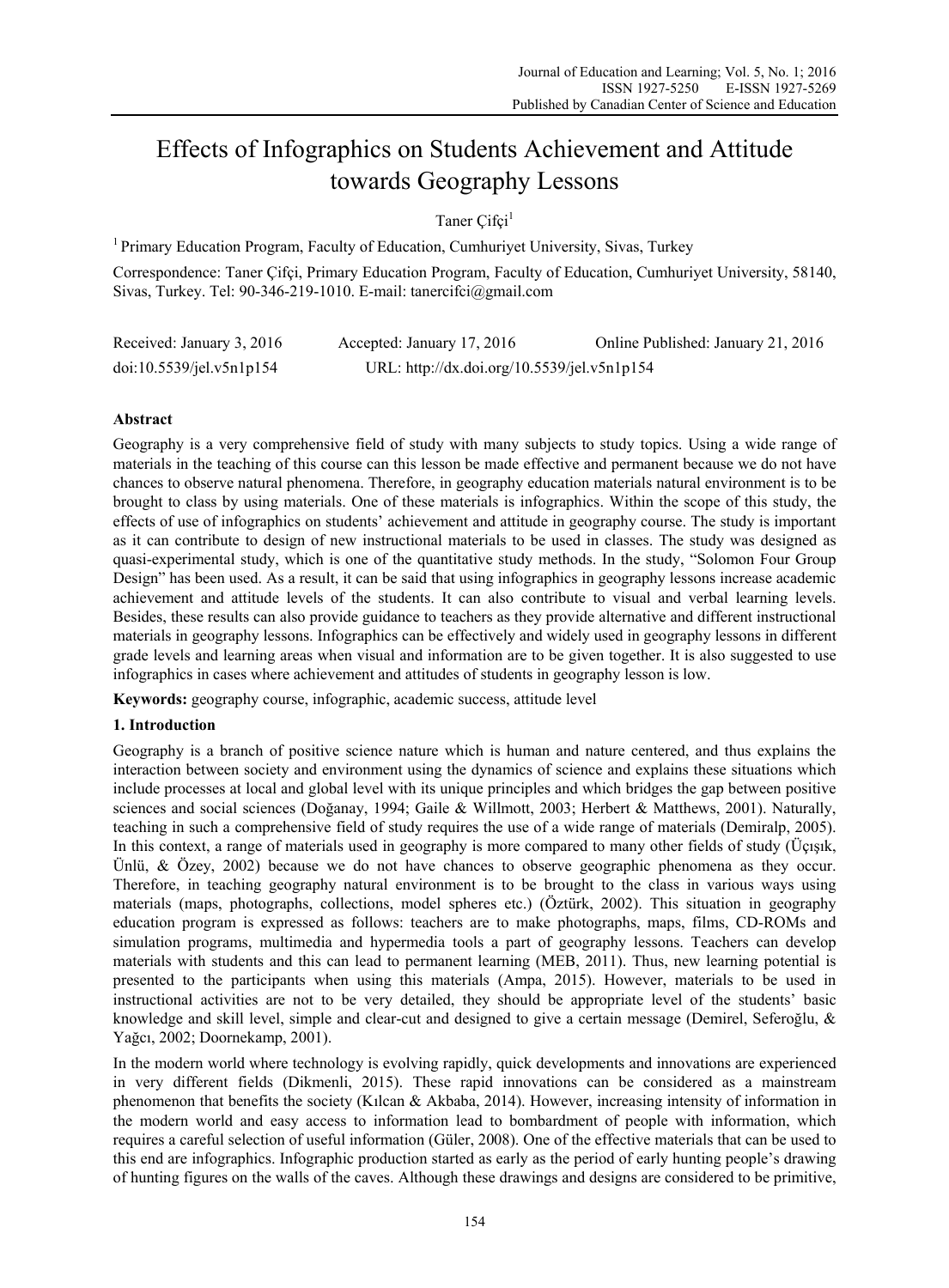they have been used for many purposes in the history. For example, the maps which tells Napoleon's excursion to Moscow in 1812 and the number of soldiers lost during this excursion and the reasons why they were lost and the diagram and graphic Florence Nightingale draw to tell causes of death of English soldiers in the war in Crimea have importance place in the historical development of infographics (Lankow, Ritchie, & Crooks, 2012; Zedeli, 2014). Today infographics are effectively used in many fields like education, politics, economics, and medicine. How are infographics that are used widely in the modern world defined? İnfographic is the illustration of information fast and clear-cut using graphics like illustrations, charts, bars, maps or diagrams. Infographics are devices that transmit information through illustrations (Newsom & Haynes, 2004; Öztürk, 2012). By the same token, Smiciklas (2012) infographics is data visualization or information construction which aim to make understanding of complex information, data and ideas faster, easier and simpler. In this context, with the use of infographics in lessons for instructional purposes, different dimensions of knowledge can be transmitted by explaining the processes and events, establishing connections between concepts and concretizing abstract notions (Holsanova, Holmberg, & Holmqvist, 2009; Meeusah & Tangkijviwat, 2013). Geography is one of the subjects in whose teaching infographics can be effectively and widely employed. In geography, with the visualization of information, concrete visual presentations are prepared, spatial topics and problems are visualized, individuals' powerful skills to process information can be revealed (MacEachren & Monmonier, 1992; Taş, 2006). Infographics can be prepared by students or teachers. Besides, animation, sound or video can be used in infographics. However, the following principles are to be considered when producing and designing infographics:

- 1) Its aim is to be set,
- 2) The topic is to determined,
- 3) It must be simple and understandable,
- 4) Visuals, videos, sounds, animations or information are to be attracting,
- 5) Its references are to be reliable,
- 6) It must be appropriate to the students' level,
- 7) Its inscription, figure, graphic and illustrations are to be integrated.

As a result, infographics as student-centered instructional materials which synthesize information and visualization, and which encourage multi-dimensional and analytic thinking can be used in geography lessons.

Samples of infographics that can be used in geography lessons:



Figure 1. Wind energy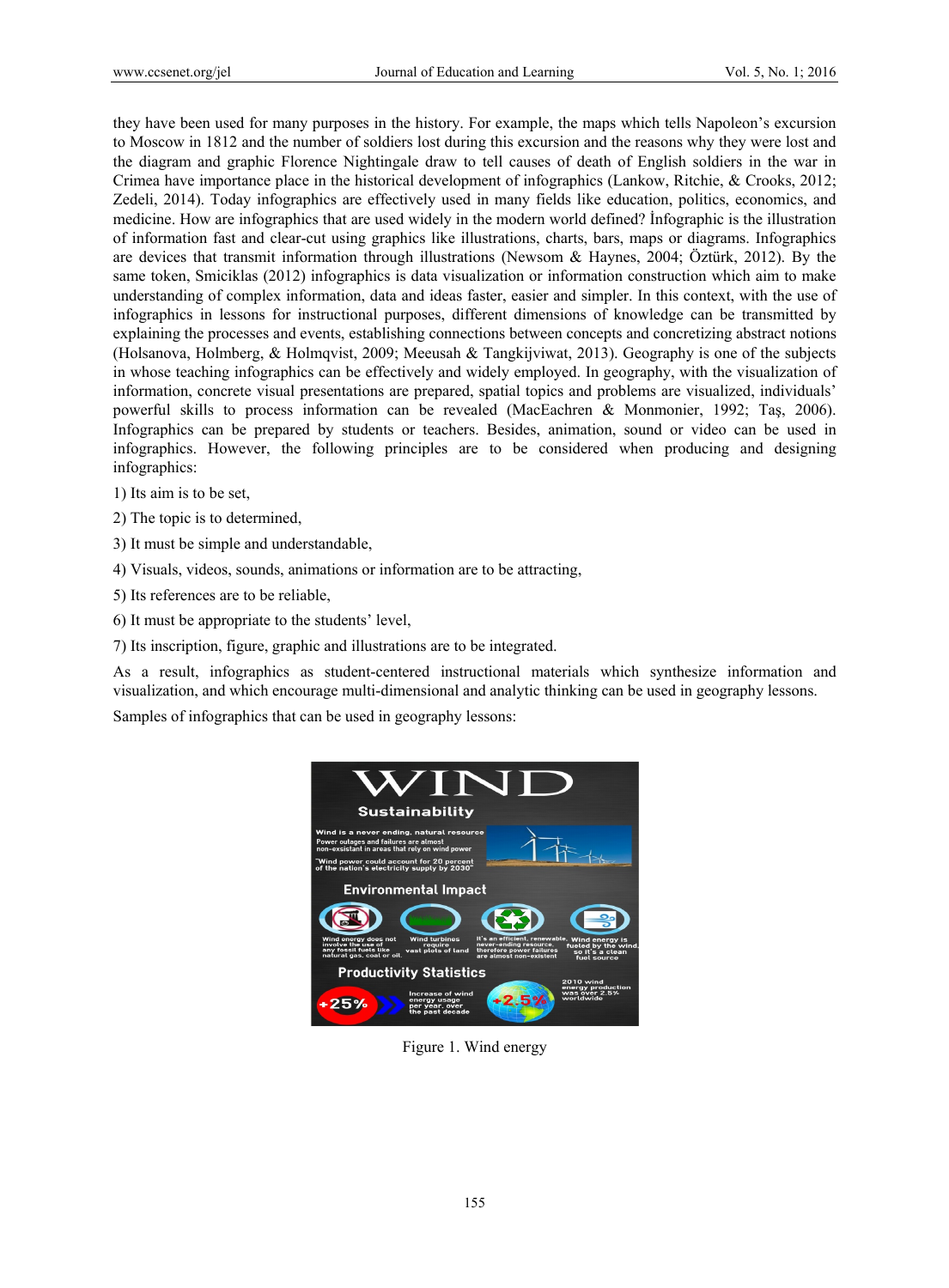

Figure 2. Haiti earthquake

This study was carried out to determine whether infographics used as instructional materials in geography lesson lead to significant difference in academic achievement and attitudes. The study is of great significance as it will make a new contribution to instructional materials that can be used in lessons. With regard to this topic, there are studies by İslamoğlu et al. (2015), Kibar and Akkoyunlu (2015), Yıldırım et al. (2014), Zedeli (2014) studies in Turkey and studies carried out abroad include studies by Dick (2014), Lankow et al. (2012), Matrix and Hodson (2014), Rajamanickam (2005), Smiciklas (2012), Weinschenk (2012) and Williams (2002). However, these studies are developed for educational purposes, communication and daily life. This study sets an example for use infographics especially for geography education. It is also considered that this study will contribute to the world of science as it will be point of reference for further studies.

*1.1 Statement of the Problem* 

The problem statements of the study is determined as follows:

a. Are there significant differences at the level of significance ( $\alpha \le 0.05$ ) in student's academic achievement due to the infographics way?

b. Are there significant differences at the level of significance ( $\alpha \le 0.05$ ) in student's attitudes towards learning due to the infographics way?

# **2. Methodolgy**

### *2.1 Study Design*

The study was designed as a quasi-experimental study, which is one of the quantitative research designs, to reveal differentiation in students' achievement and attitude. "Solomon Four Group Design", which is the soundest experimental model and which provides inner and external validity at the same time (Karasar, 2008; Cook & Campbell, 1979). In this model, there are four groups formed via impartial assignment and two of these groups are the experimental group and two of them are the control group (Büyüköztürk et al., 2011). Although measurements are made in all of the groups after the experimental process, pre-experimental measurements are made only in two groups, one being the experimental group and the other being the control group. The research design used in the study can be symbolized as in the following table:

| <b>Groups</b> | <b>Impartiality</b> | <b>Pre-test</b> | <b>Experimental</b><br><b>Treatment</b> | Post-test    |
|---------------|---------------------|-----------------|-----------------------------------------|--------------|
| Group 1       | R                   | U               | Χ                                       | U2           |
| Group 2       | R                   | O <sub>3</sub>  |                                         | $O_4$        |
| Group 3       | R                   |                 | Х                                       | $O_5$        |
| Group 4       | R                   |                 |                                         | $O_{\theta}$ |

Table 1. Solomon four group design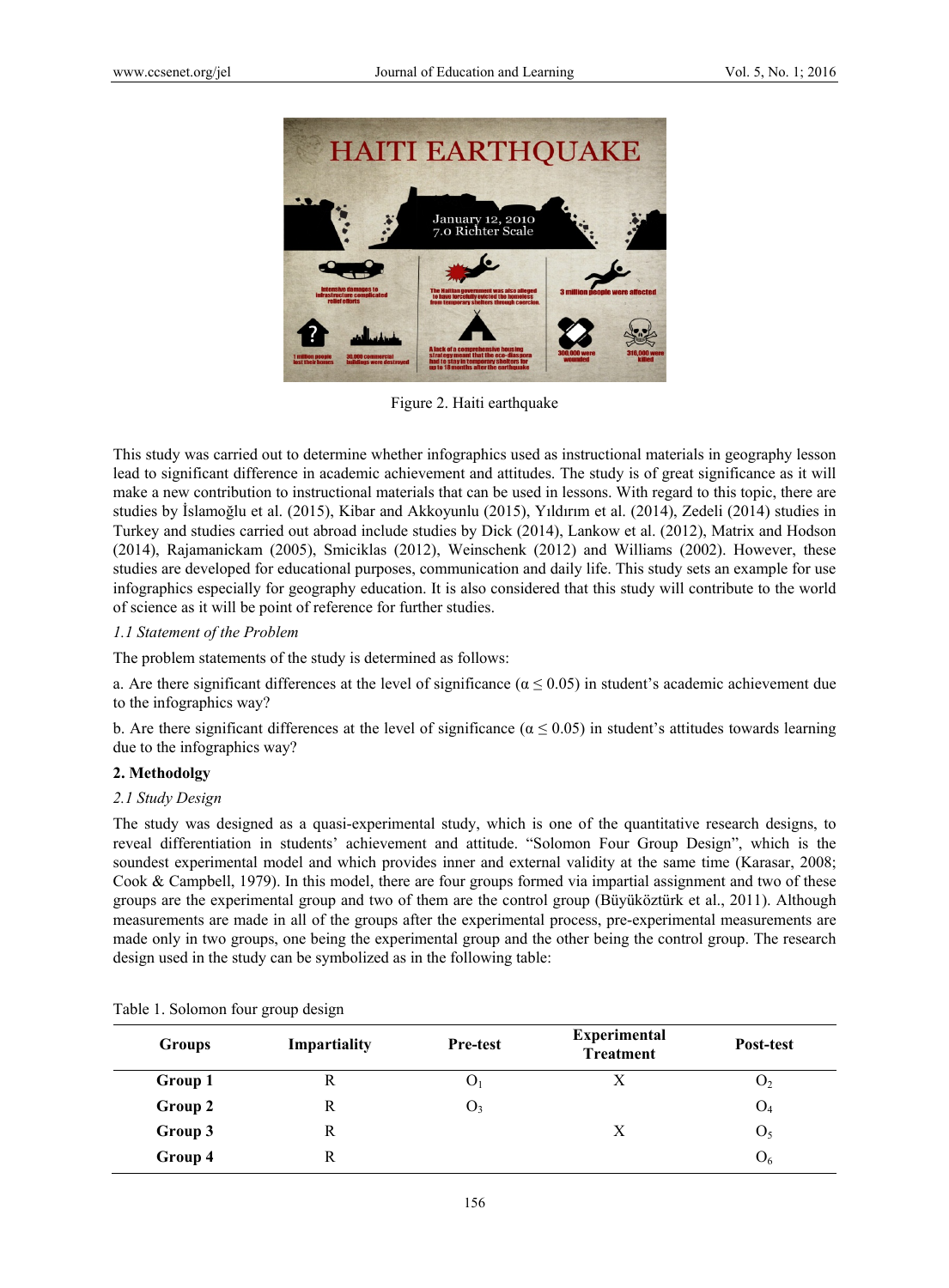**Group 1-3**: the Experimental group I and the Experimental group II and **Group 2-4** are the Control group I and Control group II.  $O_1$  and  $O_3$  are Pre-test administrations, and  $O_2$ ,  $O_4$ ,  $O_5$ , and  $O_6$  are post-test administrations. **X**: indicates the experimental treatment, **R:** random assignment. (Fraenkel & Wallen, 2000; Helmstadter, 1970; Sawilowsky et al., 1994).

### *2.2 Study Group*

The study group is composed of 113 10th grade students randomly assigned to the experimental and control group from four different sections in two private schools affiliated with the Ministry of Education in the central district of Sivas province in Turkey in the fall term of 2015-2016 academic year. The study group has been formed as follows:

| <b>Schools</b>  | Groups                    |     |
|-----------------|---------------------------|-----|
|                 | Group 1 (Experimental I)  | 26  |
| <b>School 1</b> | Group 2 (Control I)       | 28  |
| School 2        | Group 3 (Experimental II) | 30  |
|                 | Group 4 (Control II)      | 29  |
| Total           |                           | 113 |

Table 2. Study group

### *2.3 The Use of Materials*

The infographics have been developed using on-line info-graphic development tools and according to the achievements in the topics covered in 10th grade geography course: "water, soil and vegetation" (Figure 3). Before the study, necessary permissions were taken from the school administration and the teachers. The researcher first held a meeting with the teachers about the rationale and importance of study and how to use materials. Later on, the researcher and teachers gave information to the participant about the study and made a short presentation. The study lasted 6 weeks. At the beginning of the study, achievement and attitude test were administrated. While courses were taught with infographics in the experimental groups, in the control groups the usual materials and methods were used. At the end of 6 weeks, achievement test covering the topics studied and attitude scales were administrated to the experimental groups and the control groups. The results have been detailed in the findings section.



Figure 3. A sample of infographics used in the study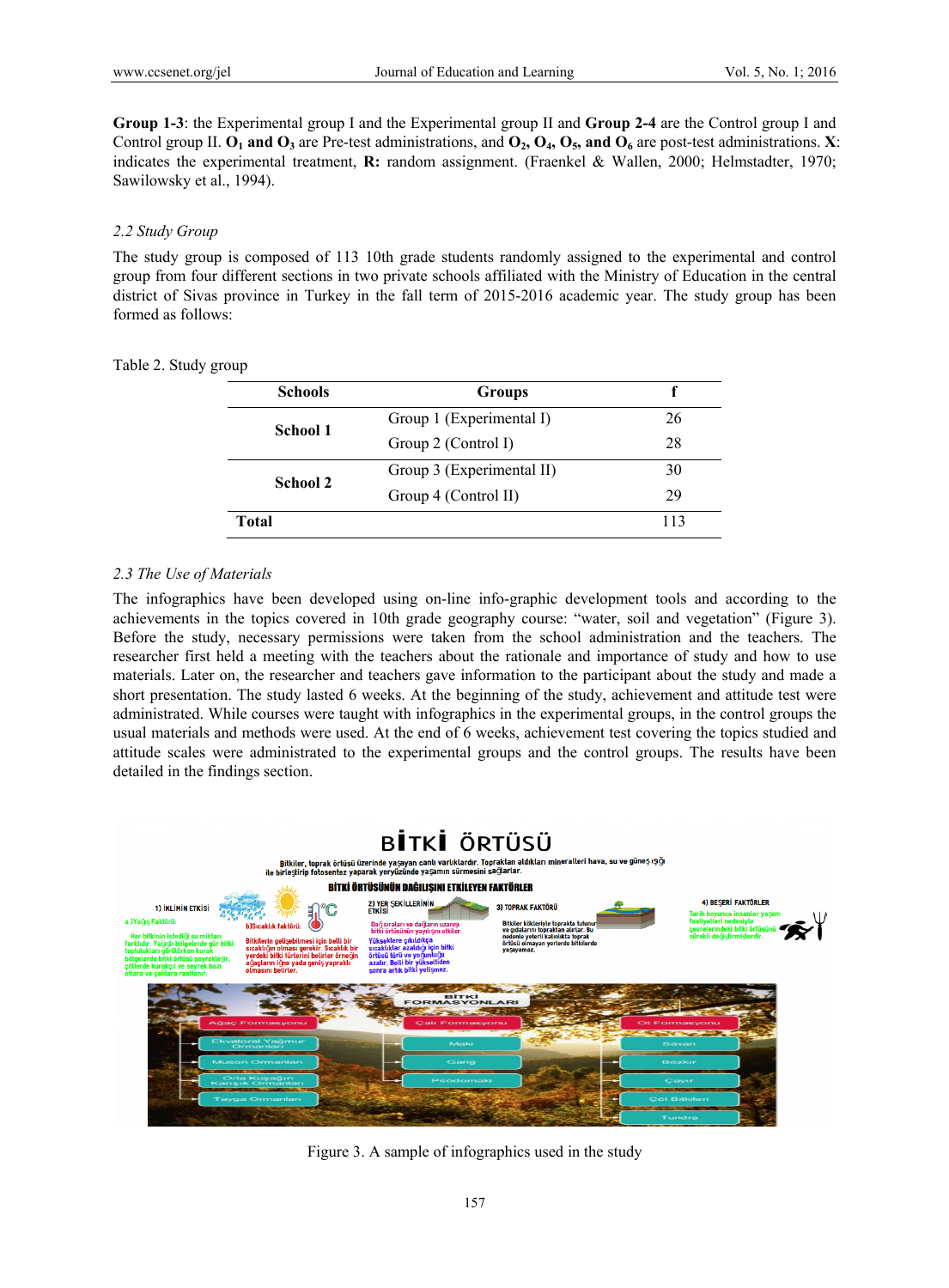# *2.4 Data Collection Tools*

In the study, "Academic Achievement Test" and "geography developed by the researcher to measure students knowledge and "Attitude Scale for Geography Lesson" developed by Özgen and Bindak (2009) were used data collection tools.

# 2.4.1 Achievement Test

For the validity and reliability of the 35-item achievement test developed by the researcher to cover the achievements related to "water, soil and vegetation" topics, the tests was administrated to 102 11th grade students who had already studied these topics. To achieve the validity and reliability of the test, assessment and measurement expert, geography education expert (who holds PhD in the field), experienced geography teacher and language experts were consulted. The data obtained in the pilot have been analyzed using ITEMAN3.0 (Item and Test Analysis) software. As a result of statistical analysis, item difficulty indexes, item discrimination indexes, test mean, standard deviation and reliability coefficient (KR-20) were calculated. The KR-20 coefficient was found to be .78. Besides, test and item analysis of the achievement test were made, the difficulty index of each item (Pj) and discriminative index (rjx) were analyzed separately. The items with difficulty index 0.30 and over and lower than 0.70 and the items with discrimination index 0.30 and over were included in the test. The other items were omitted from the test. As a result, 10 items were removed from the test and a 25 item achievement was obtained.

# 2.4.2 Attitude Scale

The attitude scale developed by Özgen and Bindak (2009) has reliability and validity. The Cronbach's alpha reliability coefficient of the 20-item scale is 0.92, test-retest reliability coefficient was found to be 0.88. Higher scores on the 5 point Likert scale indicate positive attitude. However, as the items 1, 3, 4, 5, 8, 9, 11, 13, 15, 18 and 20 have negative expressions, the items were coded negatively.

Cronbach's alpha values were calculated to determine the reliability of "Attitude Scale for Geography Lesson". The Cronbach's alpha value of the attitude was determined as .77. Büyüköztürk et al. (2011) states that reliability coefficient 0.70 and higher is sufficient to determine a test's reliability. In this framework, it can be said that attitude test is reliable.

### *2.5 Data Analysis*

For the analysis of the data obtained in the study, SPSS 18.0 (Statistical Package for the Social Sciences) and ITEMAN 3.0 (Item and Test Analysis) analysis software were used. After the pre-test and post-test scores of the experimental and the control groups, the mean scores of the groups and score distributions together with standard deviations have been calculated. Dependent samples t test, independent samples t test and one way variance analysis (ANOVA) and Tukey test were performed to determine whether there were statistically significant differences between the scores of the students in the experimental groups and the control groups. These analyses have been applied both to the achievement test and attitude scale. Significance level was determined as  $p < .05$ .

### **3. Results**

*3.1 Results Related to Pre-Test Scores of the Experimental Groups and Control Group* 

| group on the achievement test |                 |     |                          |                |  |  |  |  |
|-------------------------------|-----------------|-----|--------------------------|----------------|--|--|--|--|
|                               | Group           | N   | $\overline{X}$           | <b>Ss</b>      |  |  |  |  |
| <b>Experimental</b>           | Experimental I  | 26  | 42.9                     | 11.28          |  |  |  |  |
|                               | Experimental II | 30  | $\overline{\phantom{a}}$ | $\blacksquare$ |  |  |  |  |
| Control                       | Control I       | 28  | 43.9                     | 11.62          |  |  |  |  |
|                               | Control II      | 29  | $\overline{\phantom{a}}$ | $\blacksquare$ |  |  |  |  |
| <b>Total</b>                  |                 | 113 | 43.44                    | 11.36          |  |  |  |  |

Table 3. Means and standard deviation of the pre-test scores of the students in the experimental and control group on the achievement t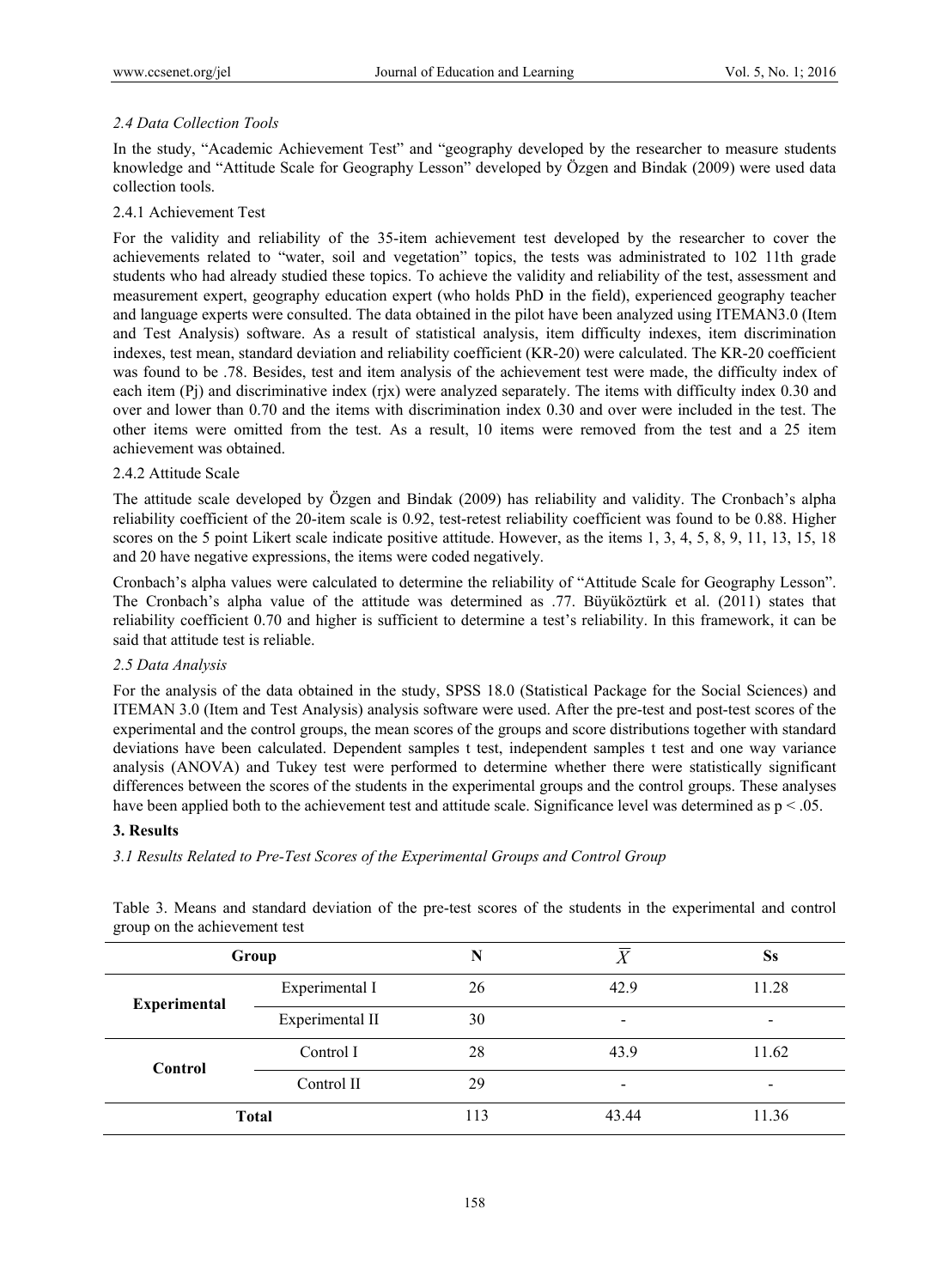According to the results of the analyses shown in Table 3, it can be said that there is not a significant difference the arithmetic means of the pre-test achievement scores of the experimental group I ( $\overline{X}$  = 42.9) and the control group  $I(\bar{X}) = 43.9$ .

*3.2 Pre-Test Scores of the Experimental Group I and the Control Group I on the Achievement Test* 

To determine whether academic achievement scores of the experimental group I and the control group I, independent groups t test was performed and the results are given in Table 4.

Table 4. Independent samples t-test results with regard to pre-test scores of the students in the experimental I and in the control I on the achievement test

| Group                 |            |       | SS.   | sd  |        |      |
|-----------------------|------------|-------|-------|-----|--------|------|
| <b>Experimental I</b> | $\angle 6$ | 42.92 | .1.28 |     | $-322$ | .749 |
| <b>Control I</b>      | c<br>28    | 43.92 | 1.62  | ے ر |        |      |

 $(p < .05)$ 

When Table 4 is examined, it is seen that there is not a significant difference between pre-test scores of the students on the achievement test  $[t_{(52)} = -.322; p > .05]$ . According to this results, it can be said that before the treatment, the experimental group  $\overline{I}(\overline{X}) = 42.92$ ) and the control group  $\overline{I}(\overline{X}) = 43.92$ ) are close to each other in terms of academic achievement.

*3.3 Results with Regard to the Post-Test Scores of Students in the Experimental and the Control Groups* 

In this section, the post-test scores of the students were analyzed in terms of their groups.

Table 5. Independent samples t-test results for the post-test scores of the experimental and the control groups on the achievement test

| Group               |                          | ∡⊾    | $\mathbf{S}$ | sd    |       |      |
|---------------------|--------------------------|-------|--------------|-------|-------|------|
| <b>Experimental</b> | 56                       | 71.57 | 1.88         | 1 1 1 | 4.019 | .001 |
| Control             | $\overline{\phantom{a}}$ | 62.31 | 12.57        |       |       |      |
| .05<br>(p<          |                          |       |              |       |       |      |

When Table 5 is examined, it is seen that while the mean of the post-test scores of the students in the experimental groups on the achievement test is  $\overline{X}$  = 71.57, the mean of post-test scores of the students in the control groups on the achievement test is  $\overline{X}$  = 62.31). In addition to the difference in post-test scores in favor of the experimental group (9.26). This difference is statistically significant  $[t_{(111)} = 4.019; p < .05]$  in terms of the experimental group.

The use of infographics as an instructional material in geography lessons led to significant increase in the students' achievement in the experimental group. On the other hand, after the treatment there was not a significant difference in geography achievement scores of the control groups where infographics were not used.

*3.4 Results with Regard to Achievement Post-Test Scores of the Students in the Experimental and Control Groups*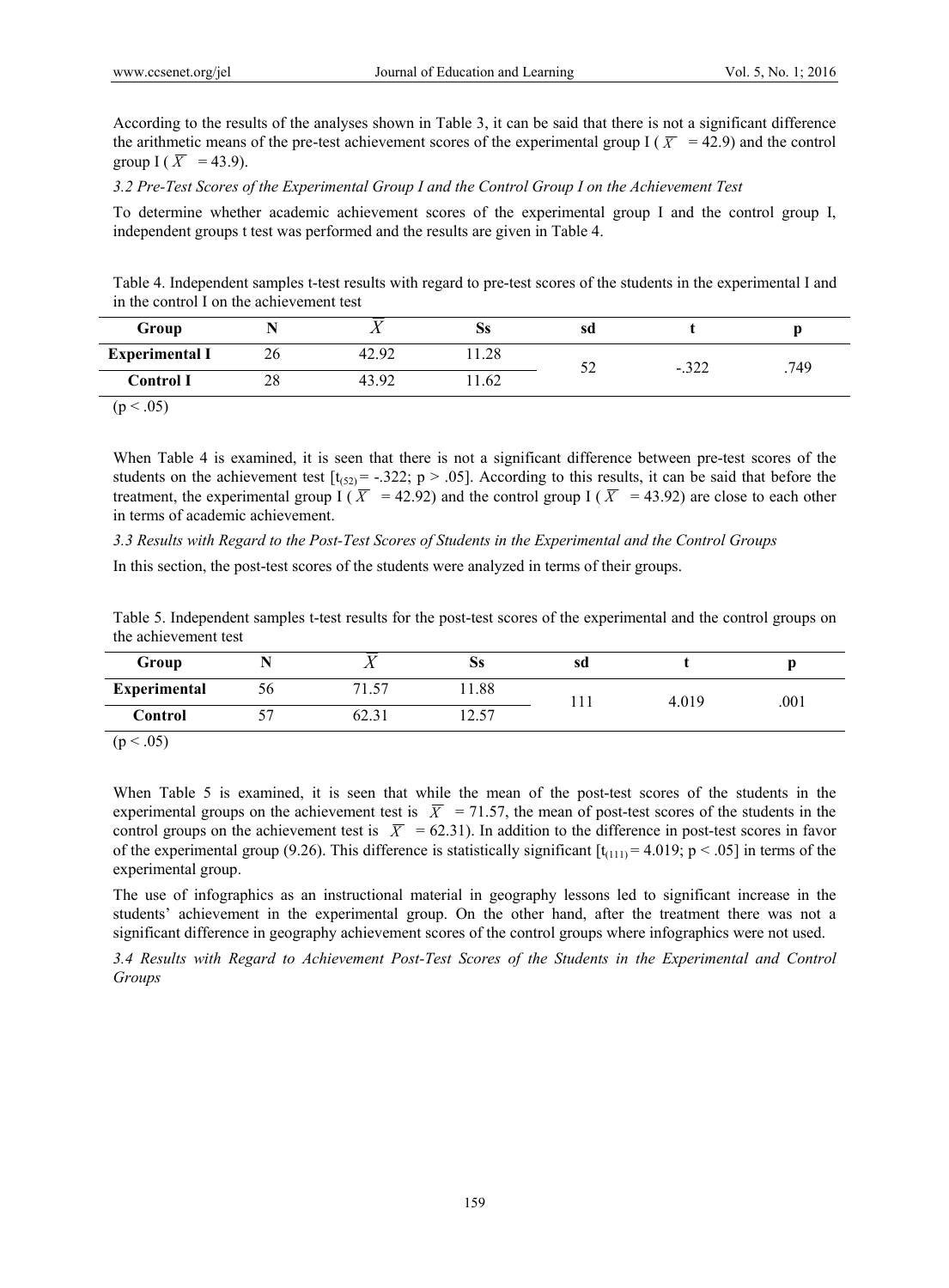|           |                     | Group           | N   | $\it X$ | <b>Ss</b> |
|-----------|---------------------|-----------------|-----|---------|-----------|
| Post test | <b>Experimental</b> | Experimental I  | 26  | 71.84   | 10.76     |
|           |                     | Experimental II | 30  | 71.33   | 12.95     |
|           | Control             | Control I       | 28  | 63.14   | 13.74     |
|           |                     | Control II      | 29  | 61.51   | 11.53     |
|           | Total               |                 | 113 | 66.90   | 13.04     |

Table 6. Mean and standard deviations of the achievement post-test scores of the students in the experimental and the control group

In Table 6, the difference between experimental group I, experimental group II, Control group I and Control group II groups has been revealed. According to the results of the analysis, it is seen that there is a difference between the arithmetic means of the post-test achievement scores of the experimental group I ( $\overline{X}$  = 71.84) and experimental group II ( $\overline{X}$  = 71.33) and the Control group I ( $\overline{X}$  = 63.14) and the Control group II ( $\overline{X}$  = 61.51) .

In this section, the post-test scores of the students who took part in the study have been analyzed on the achievement test in terms of their groups.

Table 7. Independent samples t-test results with regard to the post-test scores of the students in the experimental groups and the control groups on the achievement test

| Group               |     |       | SS            | sd    |       |      |
|---------------------|-----|-------|---------------|-------|-------|------|
| <b>Experimental</b> | 56  | 71.57 | 1.88          |       | 4.019 | .001 |
| Control             | - - | 62.31 | 1957<br>ں ۔ 1 | 1 1 1 |       |      |
| (1, 0.0)            |     |       |               |       |       |      |

 $(p < .05)$ 

When Table 7 is examined, according to the post-test scores on the achievement test, the post-test mean of the students in the experimental group is  $\overline{X}$  = 71.57, and the post-test mean scores of the students in the control groups is  $\overline{X}$  = 62.31. Besides 9.26 score difference between the post-test mean scores on the achievement test in favor of the students in the experimental group (9.26), this difference is statistically significant  $[t_{(111)} = 4.019;$ p < .05] in favor of the experimental group.

The use of infographics as instructional materials in geography lessons led to significant difference in favor of the students in the experimental group. There is not a significant difference in the students in the control group in terms of their achievement in geography lesson after the treatment.

Table 8. One Way Variance Analysis (ANOVA) results of the post-scores of the students in the experimental groups and the control groups on the achievement test

| Source of<br>Variance           | Sum of<br><b>Squares</b> | Degree of<br>Freedom | <b>Mean of</b><br><b>Squares</b> |       | D    | Sig.  |
|---------------------------------|--------------------------|----------------------|----------------------------------|-------|------|-------|
| <b>Between</b><br><b>Groups</b> | 2461.2                   |                      | 820.4                            |       |      | a-d   |
| Within<br><b>Groups</b>         | 16586.7                  | 109                  | 152.1                            | 5.391 | .002 | $c-d$ |
| <b>Total</b>                    | 19047.9                  | 112                  |                                  |       |      |       |

**a:** Experimental I, **b:** Control I, **c:** Experimental II, **d:** Control II

According to the analysis results given in Table 8, there is a statistically significant difference between the students in the experimental groups and control  $[F_{(3-109)} = 5,391; p < .05]$ . According to Tukey test results carried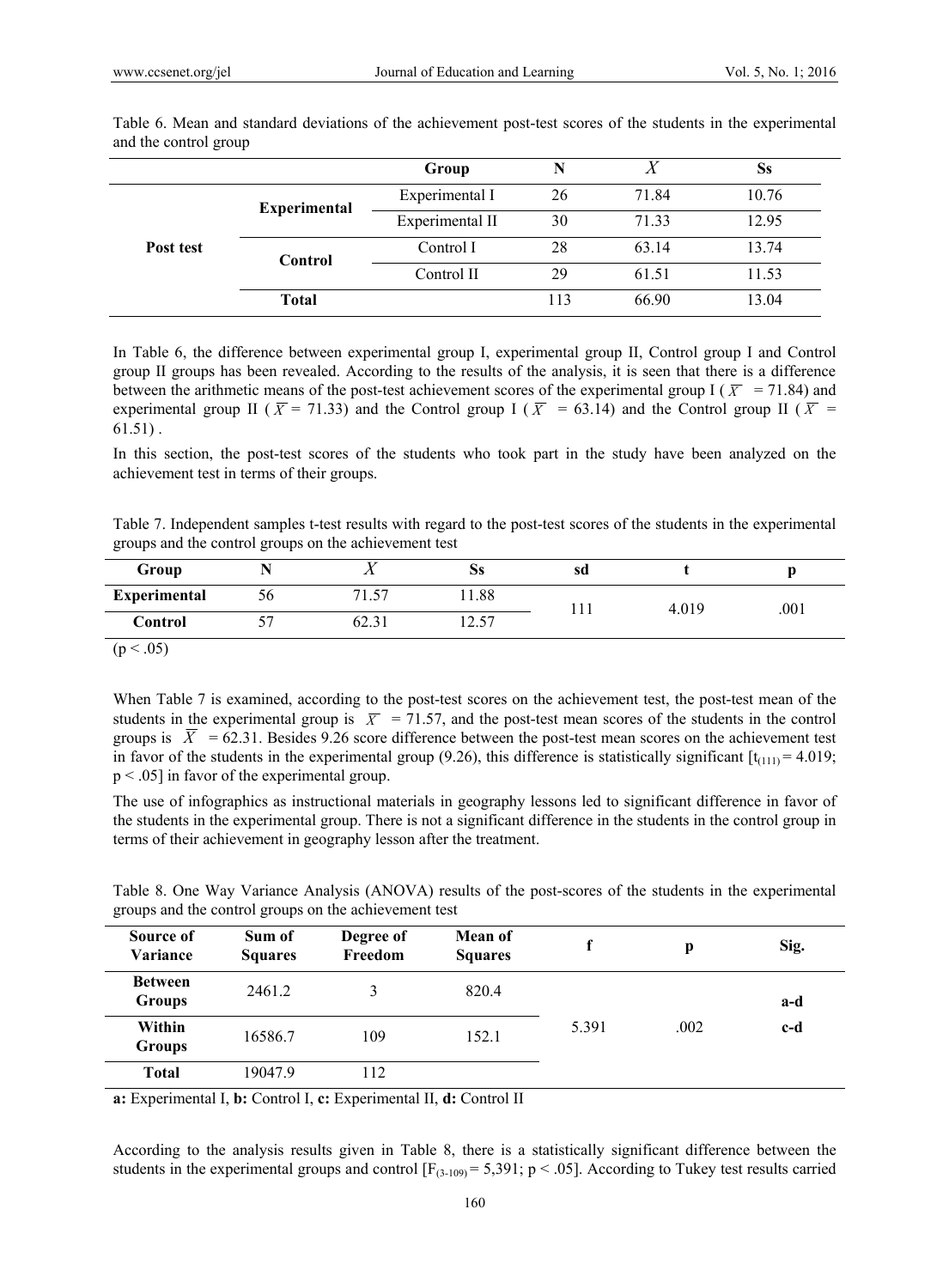out to determine the groups which differed significantly, this difference is between the Experimental Group I and Experimental group II and the Control group II in favor of the Experimental Group I and Experimental II groups. This finding indicates that using infographics has a positive influence on the students' scores on the achievement test.

*3.5 Results with Regard to the Pre-Test and Post-Test Scores of the Students in the Experimental Group I and Control Group I* 

Table 9. Dependent sample t-test results with regard to the pre-test and post test scores of the students in the experimental group I

| Group                 |           |    | $\overline{\phantom{a}}$ | SS.  | sd |          |      |
|-----------------------|-----------|----|--------------------------|------|----|----------|------|
| <b>Experimental I</b> | Pre Test  | 26 | 42.9                     | .    | ت  | $-20.28$ | .001 |
|                       | Post-Test | 26 |                          | 10.7 |    |          |      |

 $p < .05$ 

In Table 9, it is seen that there is a difference between the pre-test ( $\overline{X}$  = 42.9) and post-test ( $\overline{X}$  = 71.8) scores of the students in the experimental group on the achievement test. As a result of the t-test conducted to see whether the difference is statistically significant, the difference was found to be significant  $[t_{(25)} = -20.28;$  p  $< 0.05$ ].

Table 10. Dependent samples t-test results for the pre-test and post-test scores of the students in the control group I

| Group            |           |    |      | $\mathbf{S}$ | sd                   |          |      |
|------------------|-----------|----|------|--------------|----------------------|----------|------|
| <b>Control I</b> | Pre Test  | 28 | 43.9 | 11.6         | n J<br>$\mathcal{L}$ | $-20.28$ | .001 |
|                  | Post Test | 28 | 63.1 | 13.7         |                      |          |      |

 $p < .05$ 

In Table 10, it is seen that there is a difference between the pre-test ( $\overline{X}$  = 43.9) and post-test ( $\overline{X}$  = 63.1) scores of the students in the control group I. As a result of t-test conducted to determine whether there was a statistical difference  $[t_{(27)} = -20.28; p < .05]$ , a significant difference was found.

As a result, it is seen that the pre-test scores of students in the experimental group I and the control group I are close to each other. However, as given Table 6, it can be argued that there is a difference between the mean post-test scores of the students in favor of those in the experimental group I.

In this part, the levels of the students on the ASGL (Attitude Scale for Geography Lesson) have been examined.

*3.6 Results Related to Pre-Test Scores of the Students in the Experimental and Control Groups on the ASGL* 

Analyses of the results related to the pre-test scores of the students in the experimental and control groups on the ASGL are given below.

| Table 11. Mean and standard deviation scores related to the pre-test scores of the students in the experimental |  |  |
|-----------------------------------------------------------------------------------------------------------------|--|--|
| group and the control group on the attitude scale                                                               |  |  |

| Group               |                 | N                    |      | Ss    |
|---------------------|-----------------|----------------------|------|-------|
| <b>Experimental</b> | Experimental I  | 26                   | 3.09 | 0.245 |
|                     | Experimental II | 30                   |      |       |
| Control             | Control I       | 28                   | 3.05 | 0.208 |
|                     | Control II      | 29                   |      |       |
| <b>Total</b>        |                 | 113                  | 3.07 | 0.225 |
|                     |                 | $\sim$ $\sim$ $\sim$ |      |       |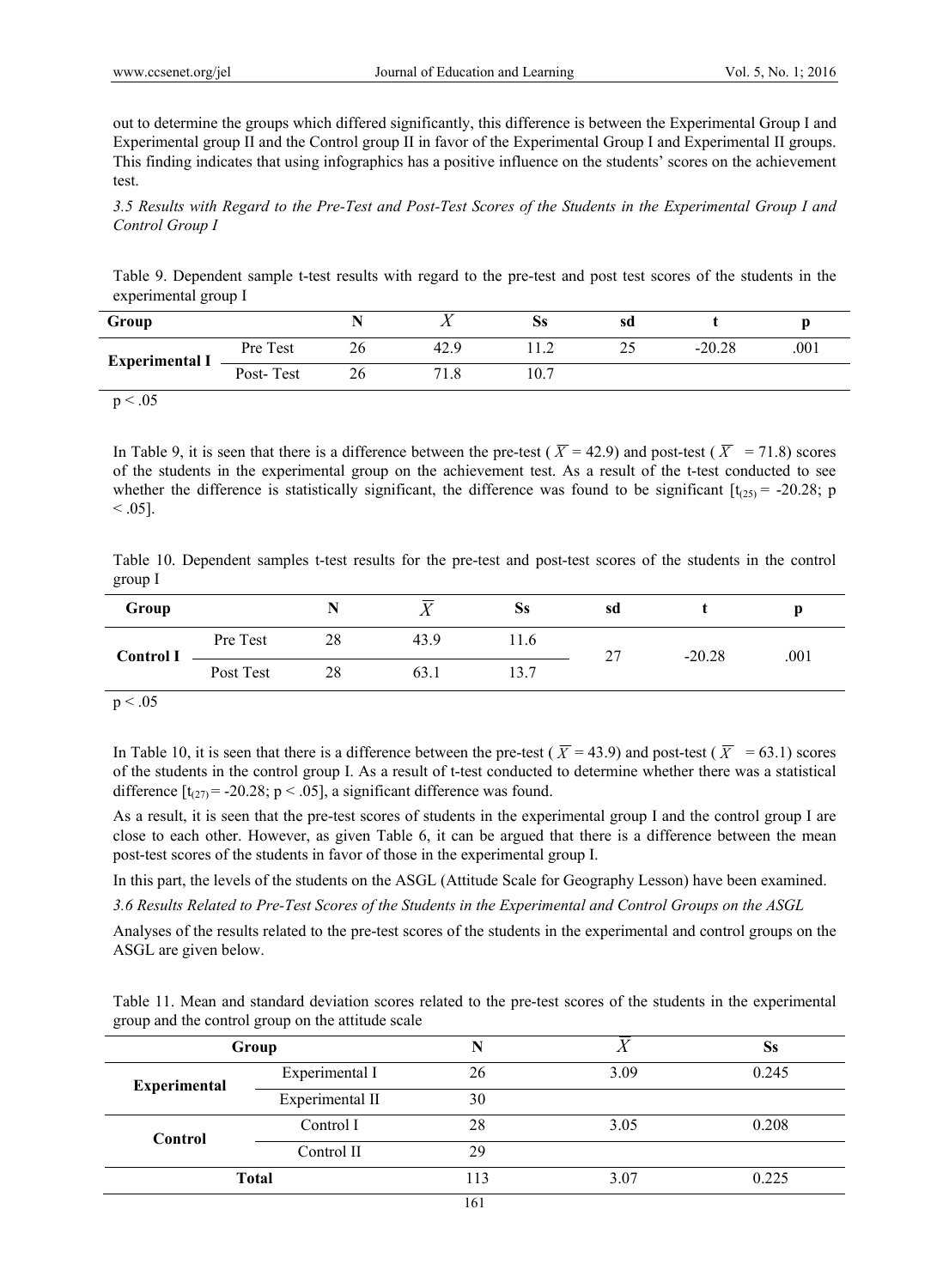According to the results of the analyses in Table 11, it seen that there is not a significant difference between the arithmetic means of the pre-test scores of the students in the experimental group I ( $\overline{X}$  = 3.09) and the control group I ( $\overline{X}$  = 3.05) on the attitude scale. The independent sample t-test results related to the pre-test scores of the experimental group I and the control group I are given in Table 11.

Table 12. The independent samples t-test analysis results related to pre-test scores of the experimental group I and the control group I on the attitude scale

| Group                 |            |      | Ss  | sd  |      |      |
|-----------------------|------------|------|-----|-----|------|------|
| <b>Experimental I</b> | $\angle 6$ | 3.09 | .24 |     | .689 | .494 |
| Control I             | 28         | 3.05 | .20 | ے ر |      |      |
| (n < 05)              |            |      |     |     |      |      |

 $(p < .05)$ 

According to the results of the analysis given in Table 12, there is not a statistically significant difference between the pre-treatment attitude scores of the experimental group I and the control group I  $[t_{(52)} = .689; p$ > .05]. According to this result, it can be argued that attitude levels of the groups before the treatment is the same.

*3.7 Results with Regard to the Post-Treatment Scores of the Experimental and the Control Groups on the Attitude Scale* 

Table 13. T-test analysis results of the post-treatment attitude scores of the experimental and the control groups

| Group               |    |      | $\mathbf{S}$ | sd  |       |       |
|---------------------|----|------|--------------|-----|-------|-------|
| <b>Experimental</b> | 56 | 2.96 | .41          | 111 | 8.202 | 0.001 |
| Control             |    | 2.25 | .50          |     |       |       |

 $(p < .05)$ 

When the analysis results given in Table 13 are examined, it is seen that there is a statistically significant difference between the experimental and the control group  $[t_{(111)} = 8.202; p < .05]$ . This difference is in favor of the experimental group. It can be said the use of infographics as instructional materials can be effective in improving students' attitudes towards the subject of geography.

Table 14. One Way Variance Analysis (ANOVA) results with regard to the post-treatment scores of the experimental and the control group on ASGL

| Source of<br>Variance           | Sum of<br><b>Squares</b> | Degree of<br>Freedom | Sum of<br><b>Squares</b> |       | p    | Sig.       |
|---------------------------------|--------------------------|----------------------|--------------------------|-------|------|------------|
| <b>Between</b><br><b>Groups</b> | 14.2                     |                      | 14.2                     | 67.27 | .001 | a-b<br>a-d |
| Within<br><b>Groups</b>         | 23.4                     | 111                  | .212                     |       |      | c-b        |
| Total                           | 37.7                     | 112                  |                          |       |      | c-d        |

**a:** Experimental I, **b:** Control I, **c:** Experimental II, **d:** Control II

According to the data analysis seen in Table 14, there is a significant difference between the post-treatment attitude scores of the students in the experimental and the control groups  $[f_{(1-111)} = 67,27; p < .05]$ . According to the Tukey test performed to determine the source of difference, this difference is between the experimental group I and the experimental group II and the control group I and the control group II and the difference is in favor of the experimental group I and the experimental group II.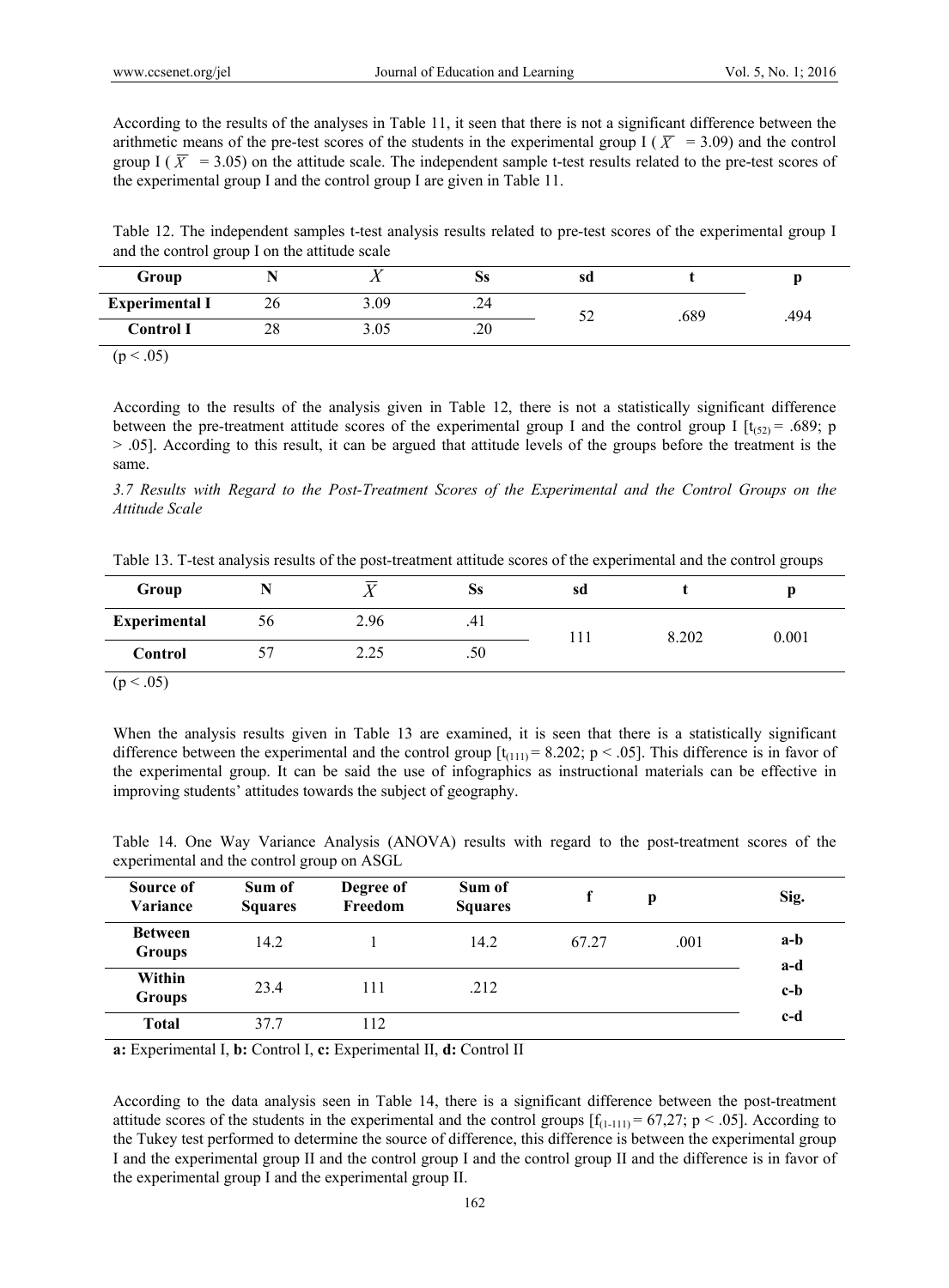According to the results of the Tukey test, it has been found out that there is a significant difference between the mean of the post-test scores of the students in the experimental group I and the experimental group II who were instructed using infographics and that of the students in the Control group I and the Control group II in favor of the experimental group I and the experimental group II. These findings are important in that they indicate that using infographics help developing positive attitudes towards the subject.

*3.8 Results of the Pre-Test and Post-Test Scores of the Experimental Group I and the Control Group I on the Attitude Scale* 

Table 15. Dependent samples t-test results of the pre-test and post-test scores of the students in the experimental group I

| Group                 |           |    | $\overline{\phantom{a}}$ | ðS.  | sd  |          |      |
|-----------------------|-----------|----|--------------------------|------|-----|----------|------|
| <b>Experimental I</b> | Pre-test  | 26 | 62.6                     | 2.77 | ت ک | $-5.753$ | .001 |
|                       | Post-test | 26 | 2.0                      | 5.95 |     |          |      |

 $p < .05$ 

In Table 15, it is seen that there is a difference between the pre-test ( $\overline{X}$  = 62,6) and post-test ( $\overline{X}$  = 72,6) attitude scores of the students in the experimental group I. As a result of the t-test conducted to determine whether there was a statistical difference, significant difference was found at  $[t_{(25)} = -5,753; p < .05]$  level.

Table 16. Dependent samples t-test results of the pre-test and post-test scores of the students in the control group I

| Group     |           | $\mathbf{H}$ | ∡⊾   | SS   | sd     |       |      |
|-----------|-----------|--------------|------|------|--------|-------|------|
| Control I | Pre-test  | 28           | 74.0 | 5.98 | $\sim$ | 10.14 | .001 |
|           | Post-test | 28           | 61.8 | 3.83 | ∼      |       |      |

 $p < .05$ 

In Table 16, it is seen that there is a negative difference between the pre-test ( $\overline{X}$  = 74.9) and post-test ( $\overline{c}$  = 61.8) attitude scores of the students in the control group I. As a result of the t-test conducted to determine whether there was a statistical difference, significant difference was found at  $[t_{(25)} = -20.28; p < .05]$  level. This negative change in the attitude scores of the control group I can be attributed to the factors in or outside the class.

#### **4. Conclusion and Discussion**

According to the results obtained as a results of using infographics as instructional materials in  $10<sup>th</sup>$  grade geography lessons, although there was not a significant difference between the experimental groups I and the Control groups, it was seen that there was a significant difference between the post-test scores of the groups in favor of the experimental groups. His result shows that infographics increase students' achievement in geography lesson.

The findings of similar studies which indicate that infographics have influence on learners with different thinking styles and present strong arguments (Williams, 2002), address to more than one sensory organs, help learners get actively involved in the learning process, lead to permanent learning (Akkoyunlu & Yılmaz, 2005), high remembering rates (Borkin et al., 2013), increases students success as an alternative material (Schrock, 2014), helps teachers to develop learning activities with an effective presentation and attracts students attention (Vanichvasin, 2013), support the results of this study. Accordingly, it can be said that infographics are prominent materials that can be used in geography lessons.

When infographics used in  $10<sup>th</sup>$  grade geography lesson as an instructional material, although there was no significant difference between the attitudes scores of the students towards geography in the experimental I and control I groups in the pre-treatment, there was a s significant difference between the post-test attitude scores of the groups in favor of the experimental group I and the experimental group II. These findings indicate that using infographics improved the attitudes of the students towards geography lesson.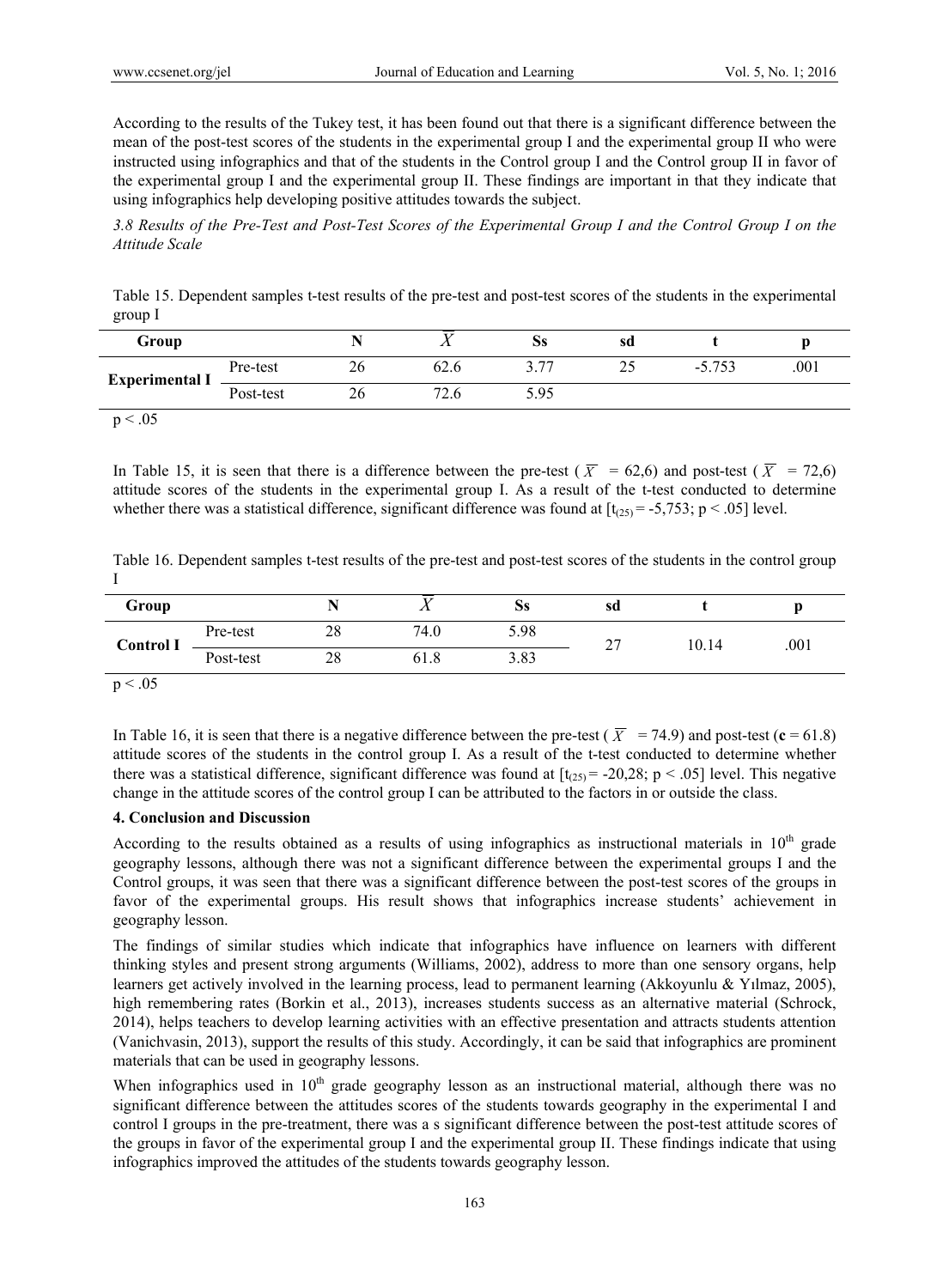As infographics are highly liked by (Yıldırım et al., 2014), break monotonous atmosphere and attracts individuals attention (Smiciklas, 2012) and lead to faster and more effective communication (Matrix & Hodson, 2014), they are expected to increase attitudes towards the lesson. It can be said that infographic use can be regarded as potential area in social and ethical development of pupils. Infographics can be also used to help pupils internalize values in character education and provide them new opportunities by revealing pupils' spiritual moods and attitudes (İslamoğlu et al., 2015).

As a result, it can be said that using infographics in geography lessons increase academic achievement and attitude levels of the students. It can also contribute to visual and verbal learning levels. Besides, these results can also provide guidance to teachers as they provide alternative and different instructional materials in geography lessons.

# **5. Suggestions**

Infographics can be effectively and widely used in geography lessons in different grade levels and learning areas when visual and information are to be given together. It is also suggested to use infographics in cases where achievement and attitudes of students in geography lesson is low.

Further studies to increase the use of infographics as instructional materials in geography syllabuses and textbooks are to be carried out. Besides, nationwide studies with regard to the use of infographics in different branches should be carried out.

#### **References**

- Akkoyunlu, B., & Yılmaz, M. (2005). Türetimci çoklu ortam öğrenme kuramı. *Hacettepe Üniversitesi Eğitim Fakültesi Dergisi*, *28*, 9-18.
- Ampa, A. T. (2015). The implementation of interactive multimedia learning materials in teaching listening skills. *English Language Teaching*, *8*(12), 56-62. http://dx.doi.org/10.5539/elt.v8n12p56
- Borkin, M. A., Vo, A. A., Bylinskii, Z., Isola, P., Sunkavalli, S., Oliva, A., & Pfister, H. (2013). What makes a visualization memorable? *IEEE Transactions On Visualization And Computer Graphics*, *12*(19), 2306-2315. http://dx.doi.org/10.1109/TVCG.2013.234
- Büyüköztürk, Ş., Çakmak, E., Kılıç, A., Özcan, E., Karadeniz, Ş., & Demirel, F. (2011). *Bilimsel AraştırmaYöntemleri*. Pegem Akademi Yayınları, Ankara.
- Cook, T. D., & Campbell, D. T. (1979). *Quasi-experimentation: Design & analysis ıssues for field settings*. Boston: Houghton Mifflin Company.
- Demiralp, N. (2005). Coğrafya eğitiminde materyaller & 2005 coğrafya dersi öğretim programı. *Kastamonu Eğitim Dergisi*, *15*(1), 373-384.
- Demirel, Ö., Seferoğlu, S. S., & Yağcı, E. (2002). *Öğretim teknolojileri ve materyal geliştirme*. Ankara: Pegema Yayıncılık.
- Dick, M. (2014). Interactive infographics and news values. *Digital Journalism*, *2*(4), 490-506. http://dx.doi.org/10.1080/21670811.2013.841368
- Dikmenli, Y. (2015). Öğretmen adaylarının coğrafya okuryazarlığı algı düzeylerinin farklı değişkenlere göre incelenmesi. *International Periodical For The Languages, Literature and History of Turkish or Turkic*, *10*(3), 353-368. http://dx.doi.org/10.7827/TurkishStudies.7155
- Doğanay, H. (1994). *Türkiye beşeri coğrafyası*. Ankara: Gazi Büro Kitapevi.
- Doornekamp, B. G. (2001). Designing teaching materials for learning problem solving in technology education. *Research in Science & Technological Education*, *19*(1), 25-38. http://dx.doi.org/10.1080/02635140120046204
- Fraenkel, J. R., & Wallen, N. E. (2000). *How to Design and Evaluate Research in Education*. New York, NY: Mc Grawhill Companies Inc.
- Gaile, G. L., & Willmott, C. J. (Eds.). (2003). *Geography in america at the dawn of the 21st century*. New York: Oxford University Press.
- Güler, T. (2008). *Grafik tasarımda yeni bir alanı: Bilgilendirme tasarımı ve bir uygulama* (Yayımlanmamış Doktora Tezi). Dokuz Eylül Üniversitesi, İzmir.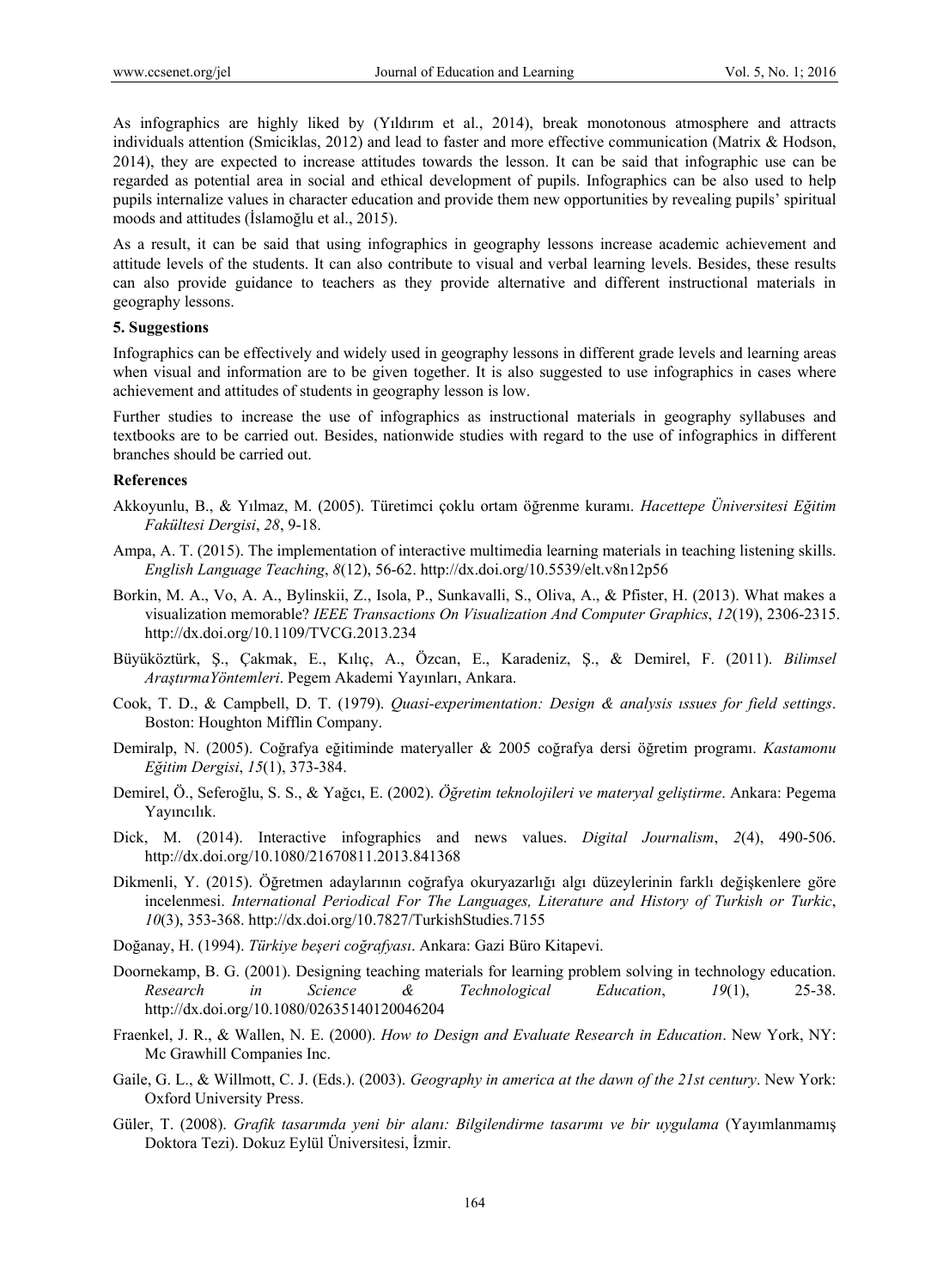- Helmstadter, G. C. (1970). *Research concepts in human behavior: Education, psychology, sociology*. New York: Appleton-Century-Crofts.
- Herbert, D. T., & Matthews, J. A. (2001). *Geography, in the encyclopaedic dictionary of environmental change*. London: Arnold.
- Holsanova, J., Holmberg, N., & Holmqvist, K. (2009). Reading information graphics: The role of spatial contiguity and dual attentional guidance. *Applied Cognitive Psychology*, *23*(9), 1215-1226. http://dx.doi.org/10.1002/acp.1525
- İslamoğlu, H., Ay, O., İliç, U., Mercimek, B., Dönmez, P., Kuzu, A., & Odabaşı, F. (2015). Infographics: A new competency area for teacher candidates. *Cypriot Journal of Educational Sciences*, *10*(1), 32-39.
- Karasar, N. (2008). *Bilimsel Araştırma Yöntemi* (17. Baskı). Ankara: Nobel Yayın Dağıtım.
- Kılcan, B., & Akbaba, B. (2014). Examining students' perceptions on esthetic value in social studies teaching program. *Journal of Theory and Practice in Education*, *10*(4), 1047-1076.
- Kibar, P., & Akkoyunlu, B. (2015). *Eğitimde bilgi görselleştirme: Kavram haritalarından infografiklere*. Ankara: TOJET.
- Lankow, J., Ritchie, J., & Crooks, R. (2012). *Infographics the power of visual storytelling*. USA: John Wiley & Sons, Inc.
- MacEachren, A. M., & Monmonier, M. (1992). What's special about visualization? *Cartography and Geographic Information Systems*, *19*(4), 197-200. http://dx.doi.org/10.1559/152304092783721303
- Matthews, J. A. (Ed.). (2001). *The encyclopaedic dictionary of environmental change*. London: Arnold.
- Matrix, S., & Hodson, J. (2014). Teaching with infographics: Practicing new digital competencies and visual literacies. *Journal of Pedagogic Development*, *4*(2), 17-27.
- MEB. (2011). *Coğrafya Dersi Öğretim Programı*. Ankara: Talim Terbiye Kurulu Başkanlığı.
- Meeusah, N., & Tangkijviwat, U. (2013). Effect of data set and hue on a content understanding of infographic. *ACA2013 Thanyaburi: Blooming Color for Life December*, 11-14.
- Newsom, D., & Haynes, J. (2004). *Public relations writing: Form & style* (7th ed.). Belmont, CA: Wadsworth Publishing.
- Özgen, N., & Bindak, R. (2009). Lise öğrencilerinin coğrafya dersine yönelik tutumlarının çeşitli değişkenlere göre incelenmesi Siirt örneği. *Gazi Eğitim Fakültesi Dergisi*, *2*, 421-440.
- Öztürk, K. K. (2012). *Ulusal basında bilginin sunumu: Infografik ve illüstrasyonlar* (Yayımlanmamış Yüksek Lisans Tezi). Mustafa Kemal Üniversitesi, Sosyal Bilimler Enstitüsü, Hatay.
- Öztürk, M. K. (2002). Liselerde coğrafya öğretiminde araç, gereç, materyal kullanımı ve önemi. *Hacettepe Üniversitesi Eğitim Fakültesi Dergisi*, *22*, 126-129.
- Rajamanickam, V. (2005). *Infographics Seminar Handout*. Retrieved from http://venkatra.files.wordpress.com/2012/08/infographic\_handout.pdf
- Sawilowsky, S., Kelley, D. L., Blair, R. C., & Markman, B. S. (1994). Meta-analysis and the solomon four group design. *The Journal of Experimental Education*, *62*(4), 361-376. http://dx.doi.org/10.1080/00220973.1994.9944140
- Schrock, K. (2014). *Infographics as a creative assessment*. Retrieved September 29, 2014, from http://www.schrockguide.net/infographics-as-an-assessment.html
- Smiciklas, M. (2012). *The power of infographics. Using pictures to communicate and connect with your audiences*. USA: Pearson Education Inc.
- Taş, H. İ. (2006). Coğrafya eğitiminde görselleştirmenin önemi: Mekansal algılamaya pedagojik bir bakış. *Doğu Coğrafya Dergisi*, *11*(16), 211-238.
- Üçışık, S., Ünlü, M., & Özey, R. (2002). Coğrafya eğitim ve öğretiminde fotoğrafların önemi. *Marmara Coğrafya Dergisi*, *5*, 1-8.
- Yıldırım, S., Yıldırım, G., Çelik, E., & Aydin, M. (2014). Bilgi grafiği (infografik) oluşturma sürecine yönelik öğrenci görüşleri*. Journal of Research in Education and Teaching*, *3*(24), 247-255.